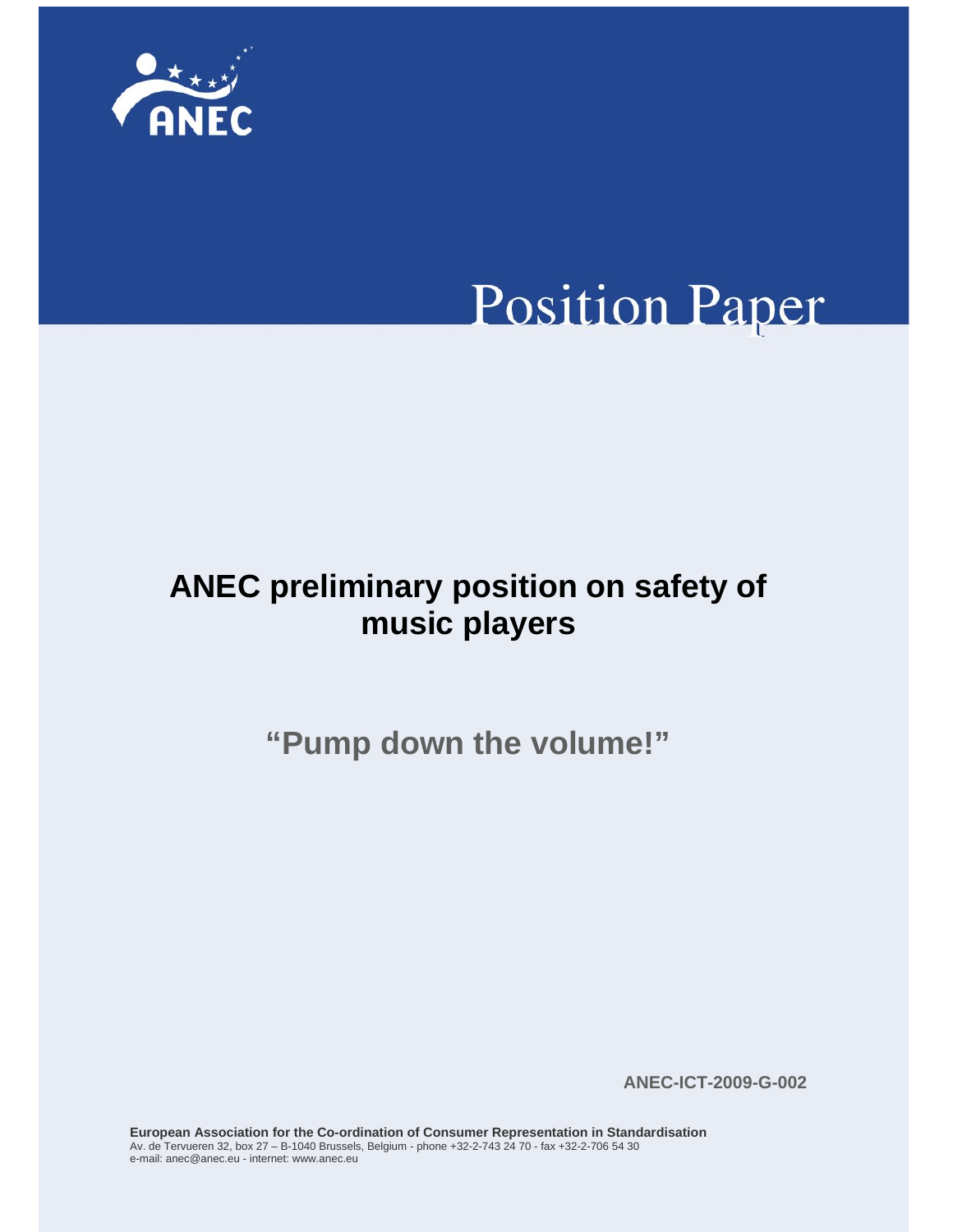

# **1. Executive Summary**

To avoid hearing damage and other lasting and irreversible non-auditory effects such as learning and memory impairments of more and more consumers, including children, ANEC believes that there are several technical and policy tools available to better protect consumers from exposure to noise from personal music players and other devices. The choice of the right tools from the toolbox of solutions should be guided by the following principles in the consumer interest:

#### ¾ **Provision of reliable, understandable and transparent information to consumers**

Having sufficient and adequate information about the safety of music players consumers intend to buy, is an essential consumer need. Information should be reliable, understandable and transparent. In addition to information instructions and packaging, it should be possible to make a warning via the display of the equipment, maybe accompanied by an acoustic jingle, to alert consumers. However, in ANEC's opinion, warnings should only be complementary to strict safety measures and should not exonerate manufacturers from ensuring that personal music players do not present a risk to consumers.

## ¾ **Setting safety by default**

Sound limits need to be specified at a noise level acceptable according to the latest scientific opinions. Bearing in mind that it is difficult for consumer to know exactly at which decibels they are listening to and young consumers might not be spontaneously receptive to cautionary measures due to their young age, the safest sound limits should be provided by default settings in personal music players as they are sold in the shops. However, to take into account the need for louder noise levels for special applications or environments, a smart solution could be developed allowing for manual adjustment to higher volume levels.

#### ¾ **Coherent regulatory framework**

Different legal basis and different standards apply to personal music players but none set specific sound limits. ANEC calls for a proper assessment of whether there is a need for further regulations and revision of existing safety standards. We believe a more coherent regulatory approach, encompassing legislation and associated standards, is necessary to provide all parties concerned, consumers and manufactures alike, with certainty and confidence in the safety of sound pressure limits of music players and similar devices.

1

ANEC-ICT-2009-002– January 2009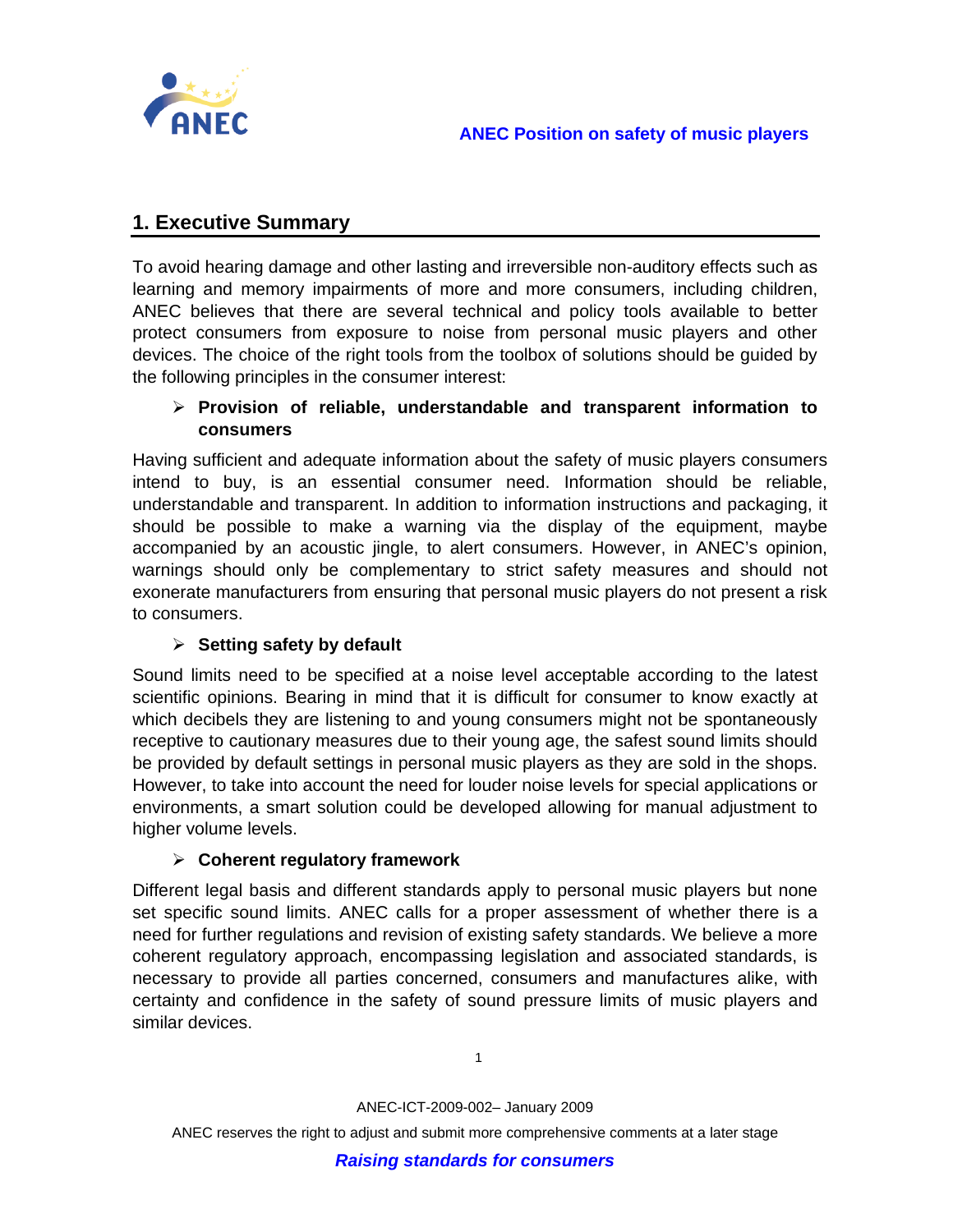

# **2. Background**

In 2007, ANEC expressed concerns on whether sufficient preventive measures are in place to prevent hearing damage from the noise of personal music players among children and teenagers on the occasion of the open consultation of Commission Scientific Committee on Emerging and Newly Identified Health Risks (SCENIHR).

ANEC offered consequently to share the experience of its members (consumer testing laboratories or on their behalf) who usually carry out tests on such devices. Measurements tests have often highlighted the risks of exposure to noise. Those measurements are in accordance with the standard EN 50332 parts 1 and 2 (2003), which describes how to conduct the measurement on portable audio players using artificial ears or head simulators<sup>1</sup>.

In March 2008, ANEC nominated a new representative in the IEC and CENELEC Technical Committees 108 dealing with safety of audiovideo equipments, in order to address this priority issue for consumers. In May 2008, ANEC opposed the values suggested in the draft standard IEC 62368 Audio/Video, Information and Communication Technology Equipment – Safety – Requirements (118 decibels – to 125 decibels (dB (A)<sup>2</sup> and proposed lower and safest values<sup>3</sup>. However, although these lower values were supported by several countries., because of the complex issue of noise effects and the lack of knowledge in TC 108 at that time, it was agreed not to set limits but require a warning in the instruction, which ANEC deeply regretted<sup>4</sup>.

As the users of portable sound systems are often children, ANEC argued that a warning alone is not sufficient. In order to protect the users of portable sound systems from hearing damage, a technical limitation of the sound pressure is necessary. For the next edition of IEC 62368, ANEC has proposed to set limits.<sup>5</sup>

 $\overline{a}$ 

ANEC-ICT-2009-002– January 2009

<sup>1</sup> ANEC-ML-2007-0151

 $2$  The scope of this standard covers not only classical music recording apparatus (eg MP3 players) but also "small battery powered audio equipment whose purpose is to listen to recorded or broadcasted sound, and uses wired headphones or earphones that can be worn in or on or around the ears; that allows the and user to walk around." 3

 $^3$  108/276/CDV

 $^{4}$  2<sup>nd</sup> CDV of 62368; 108/303/CDV

ANEC-ICT-2008-G-022

<sup>2</sup>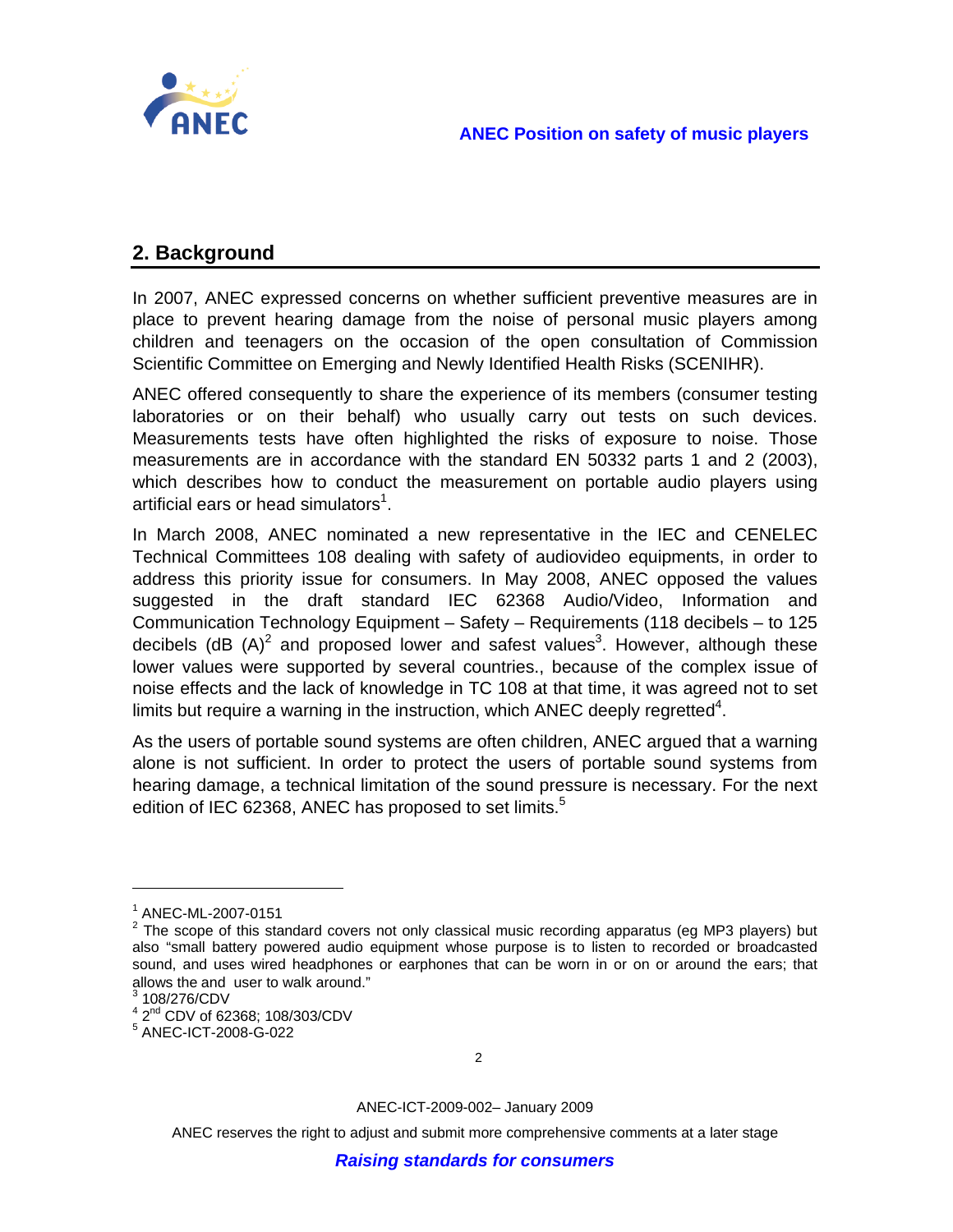

#### **ANEC Position on safety of music players**

In October 2008, SCENIHR released a scientific opinion which showed that 5-10% of personal music player listeners risk permanent hearing loss, if they listen to a personal music player for more than one hour per day each week at high volume settings (more then 89 decibels) for at least 5 years. Given the widespread use of such devices in recent years, especially among children and teenagers, it is estimated that 2,5 million to 10 million consumers are at risk $6$ .

According to a recent Royal National Institute for the Deaf (RNID) research, people in the UK are listening to their MP3 players at high levels, with more than one in five setting the volume at sound levels of 100 decibels or more<sup>7</sup>.

The European Commission announced it will examine with Member States and stakeholders, possible measures that could be taken to better protect consumers from exposure to noise from personal music players and other similar devices during a conference to be held on 27 January 2009.

This position paper aims to present the ANEC preliminary views on what could be done in order to enhance the safety of music players for consumers, considering the intensity, length and number of exposures to users, especially children and teenagers, of personal music players and mobile phones with the same function.

 $\overline{a}$ 

3

ANEC-ICT-2009-002– January 2009

ANEC reserves the right to adjust and submit more comprehensive comments at a later stage

*Raising standards for consumers*

<sup>6</sup> http://ec.europa.eu/health/ph\_risk/committees/04\_scenihr/docs/scenihr\_o\_018.pdf <sup>7</sup>

<sup>&</sup>lt;sup>7</sup> http://www.hearingreview.com/news/2008-12-15\_01.asp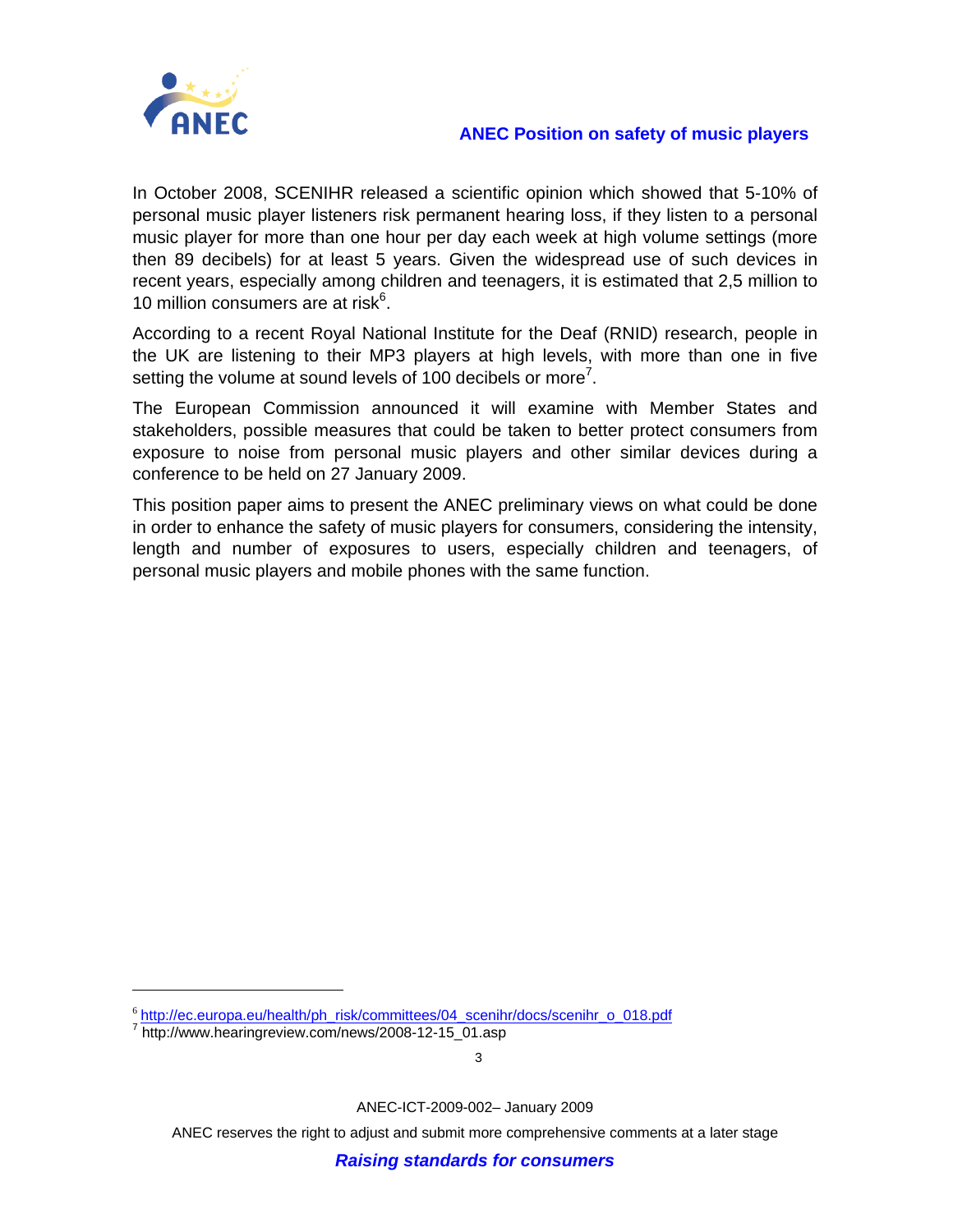

# **3. How to enhance the safety of personal music players?**

ANEC believes that there are several technical and policy tools available to better protect consumers from exposure to noise from personal music players and other devices. These tools range from technical solutions industry should apply in the design of music players to the revision of existing safety standards and regulations.

Hearing loss from exposure to noise from personal music players is an avoidable risk, contrary to hearing loss due to ageing or illness, as it depends on the level of such noise. And the level can be changed. But the damages caused by such exposure can be permanent and irreversible. Therefore, prevention is imperative.

On a preliminary basis and without pre-empting any further discussion, ANEC thinks that the choice of the right tools from the toolbox of solutions should be guided by the following principles in the consumer interest.

#### **a) Provision of reliable, understandable and transparent information to consumers**

Having sufficient and adequate information about the safety of music players consumers intend to buy, is an essential consumer need. Information should be reliable, understandable and transparent.

However, warnings and labels are increasingly used as substitutes for requiring a manufacturer to put safe products on the market, thus putting the burden of protecting themselves on consumers. In ANEC's opinion, warnings and labels should only be complementary to strict safety measures and should not preclude the manufacturer from an obligation to ensure that personal music players do not present an avoidable risk or hazard to consumers.

Having said this, ANEC thinks that warnings on personal music players and on their packaging and accompanying instructions for use must draw the attention of consumers to the hazards of the music players and the related risks involved in using the device and to the ways of avoiding them.

Warnings such as "do not listen at a high volume" or "do not listen for a long period of time" do not always make sense to consumers. Is one hour spent listening to music waiting for a delayed train a long period of time? Warnings should therefore provide

4

ANEC-ICT-2009-002– January 2009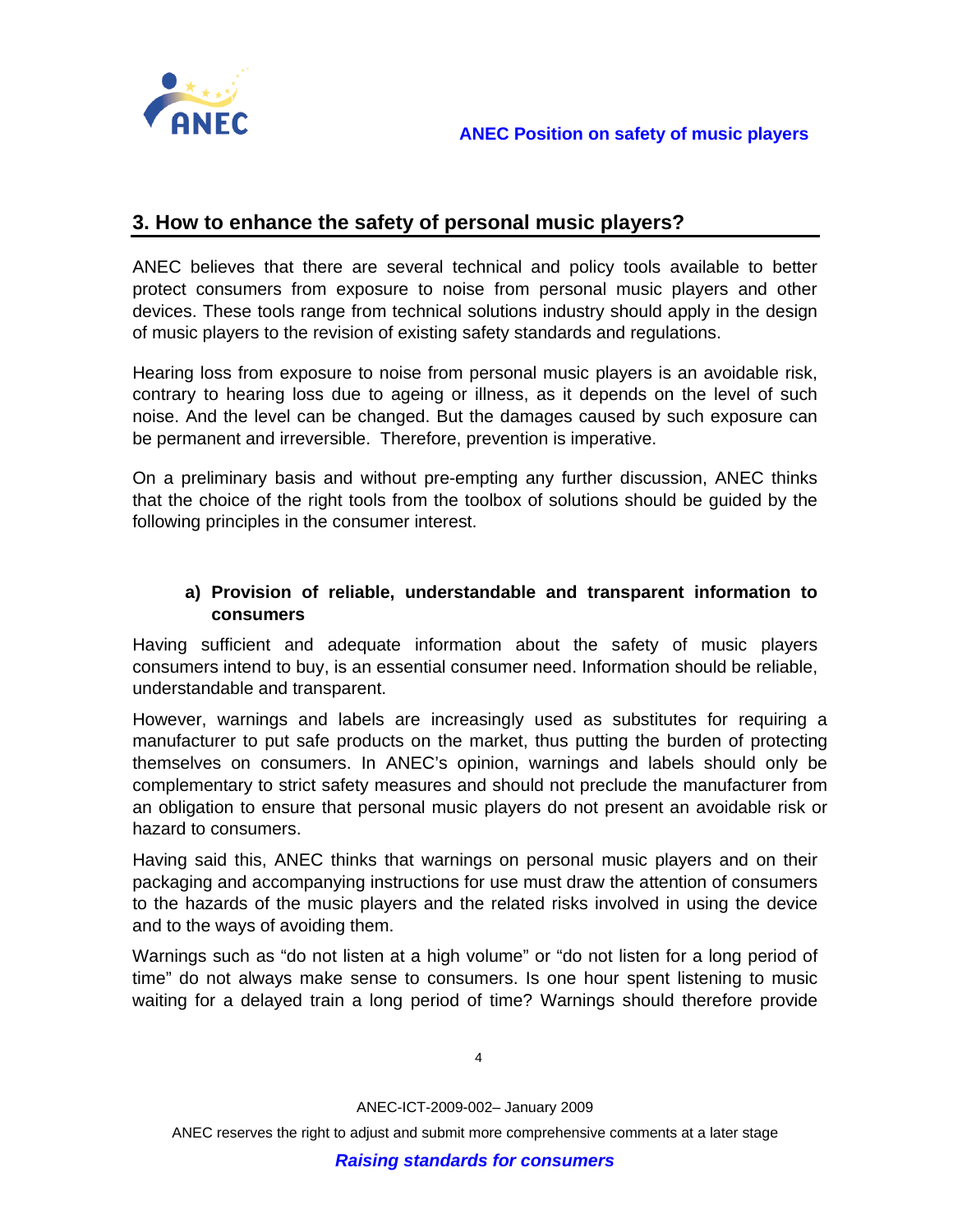

#### **ANEC Position on safety of music players**

consumers with clear information on both the inherent harms/hazards and the related risks involved in using the personal music players.

Consumers should be able to see and understand the warnings before purchase, in order to assess the hazard related to the device they want to buy. Therefore, the warning should be clearly displayed in an accessible way on the music player itself and on the packaging in such a way that the consumer can read the information before purchase.

As consumers need to be reminded of the warning every time they use their personal music player so as to avoid unsafe use or misuse, warnings shall be permanently marked on both the device and its packaging.

In the case a warning on the product being considered not effective because of the small dimension of the product and/or the design criteria's, it should be possible to make a warning via the display of the equipment. The latter could be used as a design element, maybe accompanied by an acoustic jingle.

This is in particular the case when there are marketing messages that are more prominent than the warning and/or the warning is displayed on packaging that is thrown away.

ANEC proposes that guidelines concerning the way the warnings should be presented in order to provide clarity of any symbols and/or text should be prepared. These guidelines shall be drawn up together with the various stakeholders and Member States authorities. CEN Guide 11 on product information could be taken into account.

When addressing the issue of raising awareness about hazards and risks, it should also be kept in mind that the risk of hearing loss due to excessive sound pressure from music players develops over time. Making consumers sensitive can be challenging in the absence of a "clear and present danger". On the other hand, it gives more time for prevention, thus increasing the chances of avoiding the risk.

#### **b) Setting safety by default**

To avoid hearing damage and other lasting and irreversible non-auditory effects from leisure noise such as learning and memory impairments of more and more young people, including children, ANEC believes that just a warning is not sufficient. Sound limits need at least to be specified at a noise level acceptable according to the latest scientific opinions. The SCENHIR report states that the hazard to hearing from listening to the music at about 120 dB(A) levels might be extremely high, as it is considered that levels exceeding 80 dB(A) may pose a risk.

5

ANEC-ICT-2009-002– January 2009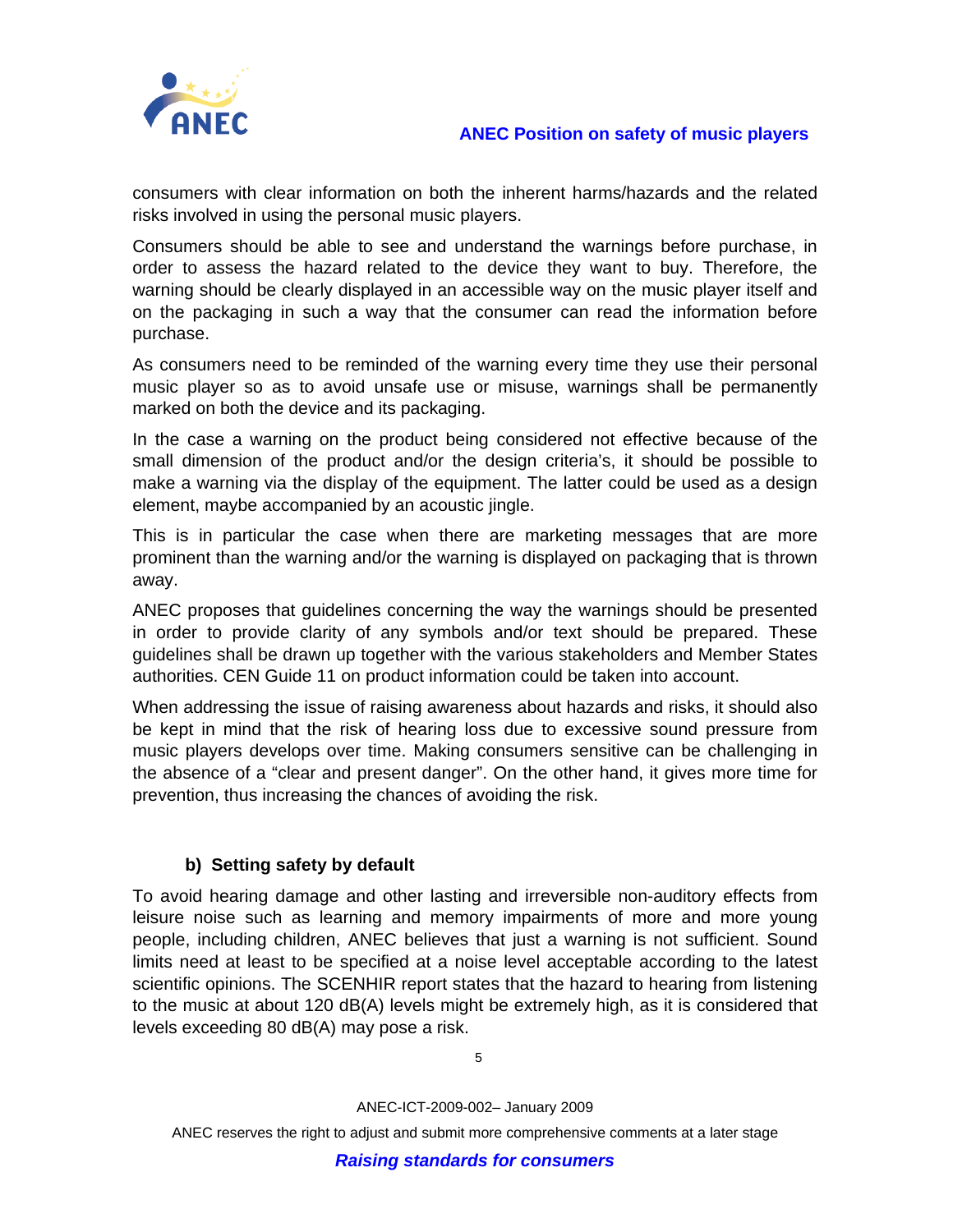



ANEC is of the opinion that in order to effectively protect consumers, and bearing in mind that it is difficult for consumers to know exactly the decibels they are listening to and that young consumers might not be spontaneously receptive to cautionary measures due to their young age, the safest sound levels for short and long time exposure should be provided by default in personal music players as they are sold in the shops. However, to take account of the need for louder noise levels with special applications or in certain environments (eg: traffic noise), a smart solution could be developed allowing for manual adjustment to higher volume levels. The adjustment could be protected by a password for example.

In addition, because the hazardous noise level depends on the time duration of the exposure, a limitation system calculating the acceptable time and level could also be envisaged.

It should also not be forgotten that the exposure to different types of noise and sounds can have a cumulative effect, in the sense that young consumers are exposed to noise not only when listening to personal music players but also when in a music bar or clubbing. When setting the recommended equivalent continuous sound level limits, the music listening habits and patterns of the young generation should be taken into account.

In modern recording technology, recording engineers can reduce music dynamic range in the studio to make the songs louder and more aggressive throughout the tune, especially for heavy metal and hard-core rock music. With digital recording and digital editing and digital music players, there is the ability to make everything loud, even the parts the band never intended to be loud in the first place. The same often happens with sound on the television as some commercials are three or four times louder than the program broadcasted.

And reducing dynamic range with compression or noise limiting could make the music more equivalent to industrial noise. Obviously this is not good in terms of sound level safety as the 'safe' 100dB personal stereo could damage hearing if playing this type of music.

This is why ANEC deeply regrets that the draft standard FprEN62368: 2008 which will replace the current safety standards, does not set any limits but just mentions a warning against listening music at "high volume". This is why ANEC requested that at least a normative reference should be made to the limits specified in EN 50332 on maximum sound pressure level measurement methodology and limit considerations. At the moment, this reference is only contained in a note, making it purely optional.

ANEC-ICT-2009-002– January 2009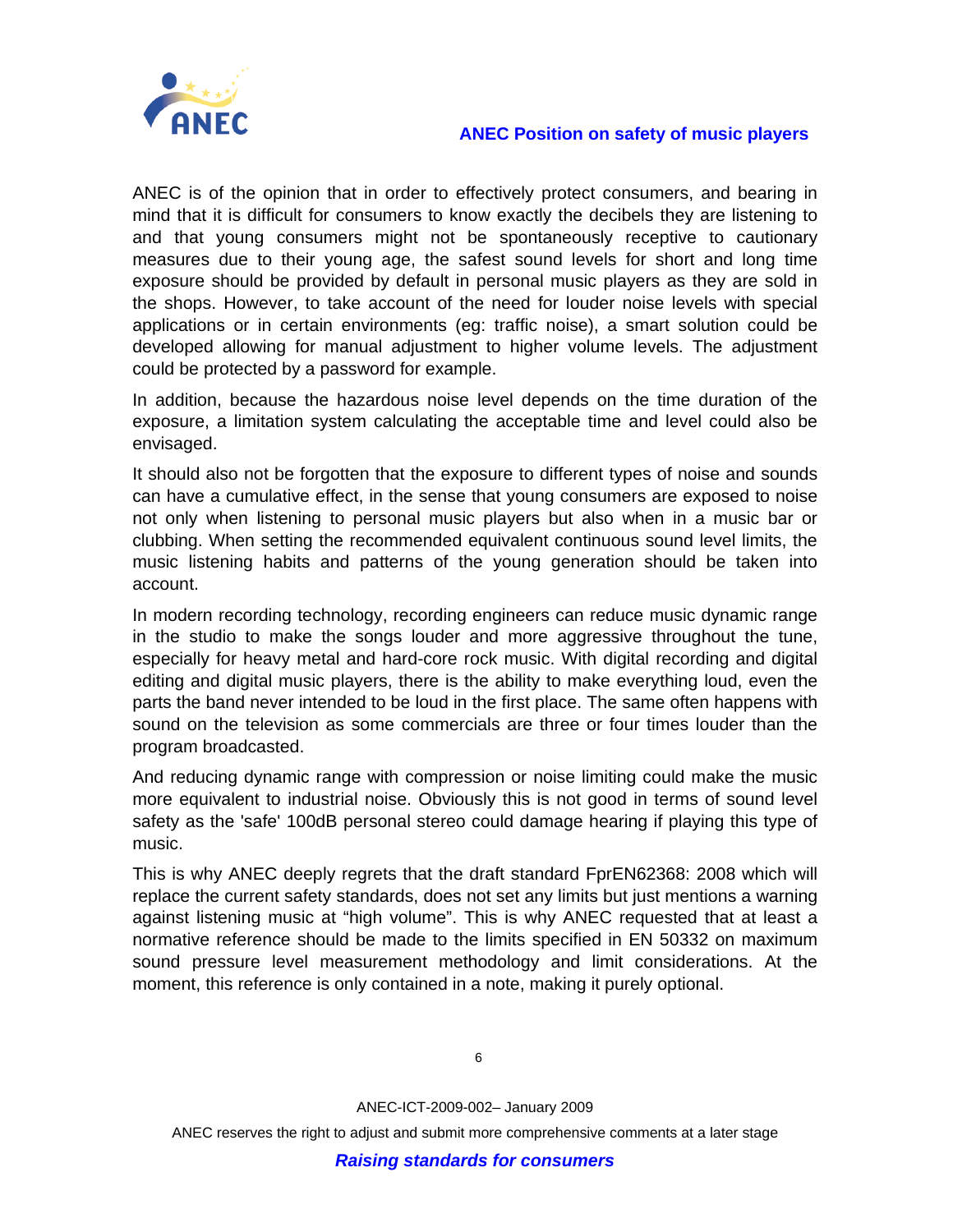

#### **ANEC Position on safety of music players**

ANEC strongly believes that the standard IEC 60368 should set safe limits for the instantaneous sound level accompanied by equivalent continuous sound level of 100dB(A) Leq or lower (integrated level) $8$ .

ANEC also suggests that the role of headphones and insert earpieces earphones in protecting consumers should be better assessed as the latter can have an estimated influence of 7-9 dB in the ear canal. On the other hand, "noise cancelling headphones" are special headphones that, by creating an "anti-noise", are actively lowering down – by 10 to 20 dB - the level of noise that enters the ear therefore allowing their users to listen to music at a much lower volume with exactly the same enjoyment they would have by listening to louder music with classic headphones. However, it should be noted that even traditional "on-ear" headphones, which are less expensive then "Noise cancelling headphones" could increase consumer protection as well.

A standard for sensitivity of headphones alone exists, IEC 60268-7, but it is not harmonized as it does not fall under the R&TTE Directive, but could be referenced under the GPSD.

#### **c) Coherent regulatory framework**

At present, personal music players fall under the scope of both the Radio and Telecommunications Terminal Equipment Directive<sup>9</sup> which governs the health and safety aspects of radio equipment, including mobile phones, and the General Product Safety Directive<sup>10</sup> which applies to products not belonging to any other "specific" legislation, including personal music players.

The R&TTE Directive, which is a New Approach Directive, makes reference to European Harmonised Standard EN 60065:2002 "Audio, video and similar electronic apparatus - Safety requirements". This standard makes reference in a note to the standards EN 50332-1:2000 and EN 50332-2:2003 on maximum sound pressure level measurement methodology where limits are specified. This standard, which is not

 $\overline{a}$ 

7

ANEC-ICT-2009-002– January 2009

 $8$  There are two types of noise measurement: instantaneous sound level measurement – usually quoted in dB(A) and a measurement averaged over a specified period of time (usually 8 hours). This measurement is quoted in  $dB(A)$ Leq (equivalent continuous). For example, the noise level of 118 decibels – to 125 decibels (dB (A) for long term exposure (>0,5s), is extremely high and at the barrier of pain. This is a useful instantaneous safe 'maximum level' for both musical content or other noise indicators (alarms, etc.) but on its own it does not take account of long term hearing loss from devices such as music players and so should be accompanied by an equivalent continuous sound level of 100dB(A) Leq or lower.

<sup>9</sup> (R&TTE) Directive8 1999/5/EC

<sup>10 (</sup>GPSD) Directive 2001/95/EC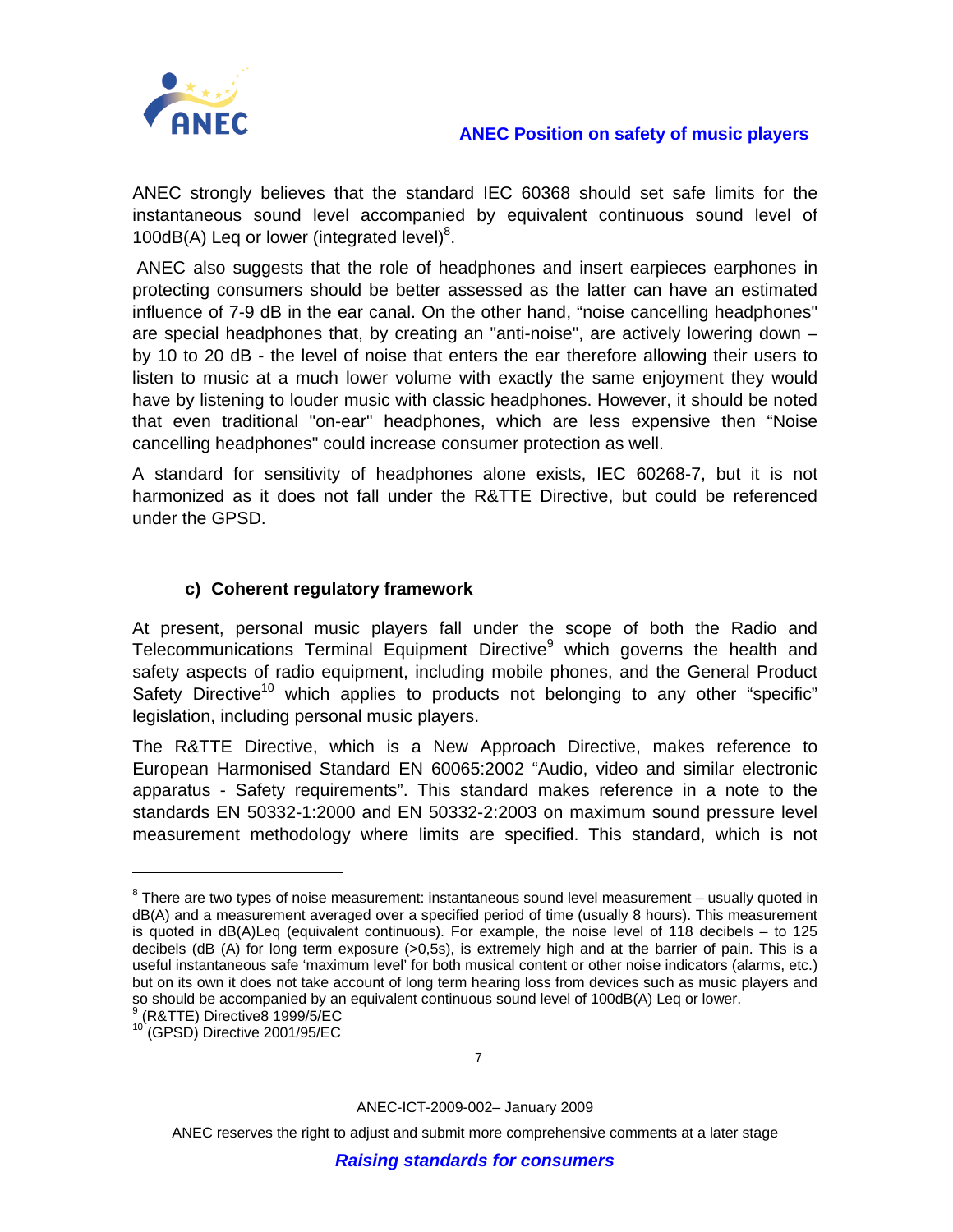

referenced in the Official Journal, sets a maximum limit of 100 decibels for sound pressure.

An amendment to EN 60065:2002 has been recently approved (A11:2008) but not yet published in the Official Journal. It contains a more detail definition of portable sound system (section 2.2Z1) but does not set any sound pressure limits. It should enter into force in 2010.

No reference to harmonised standards is made in the GPSD Directive as far as safety of music players is concerned.

Against this context of regulatory asymmetry where standards can play a different role in providing consumers with a high level of protection, ANEC calls for a proper assessment of whether there is a need for further regulations and revision of existing safety standards. We believe a more coherent regulatory approach, encompassing legislation and associated standards, is necessary to provide all parties concerned, consumers and manufactures alike, with certainty and confidence in the safety of sound pressure limits of music players and similar devices.

ANEC-ICT-2009-002– January 2009

ANEC reserves the right to adjust and submit more comprehensive comments at a later stage

*Raising standards for consumers*